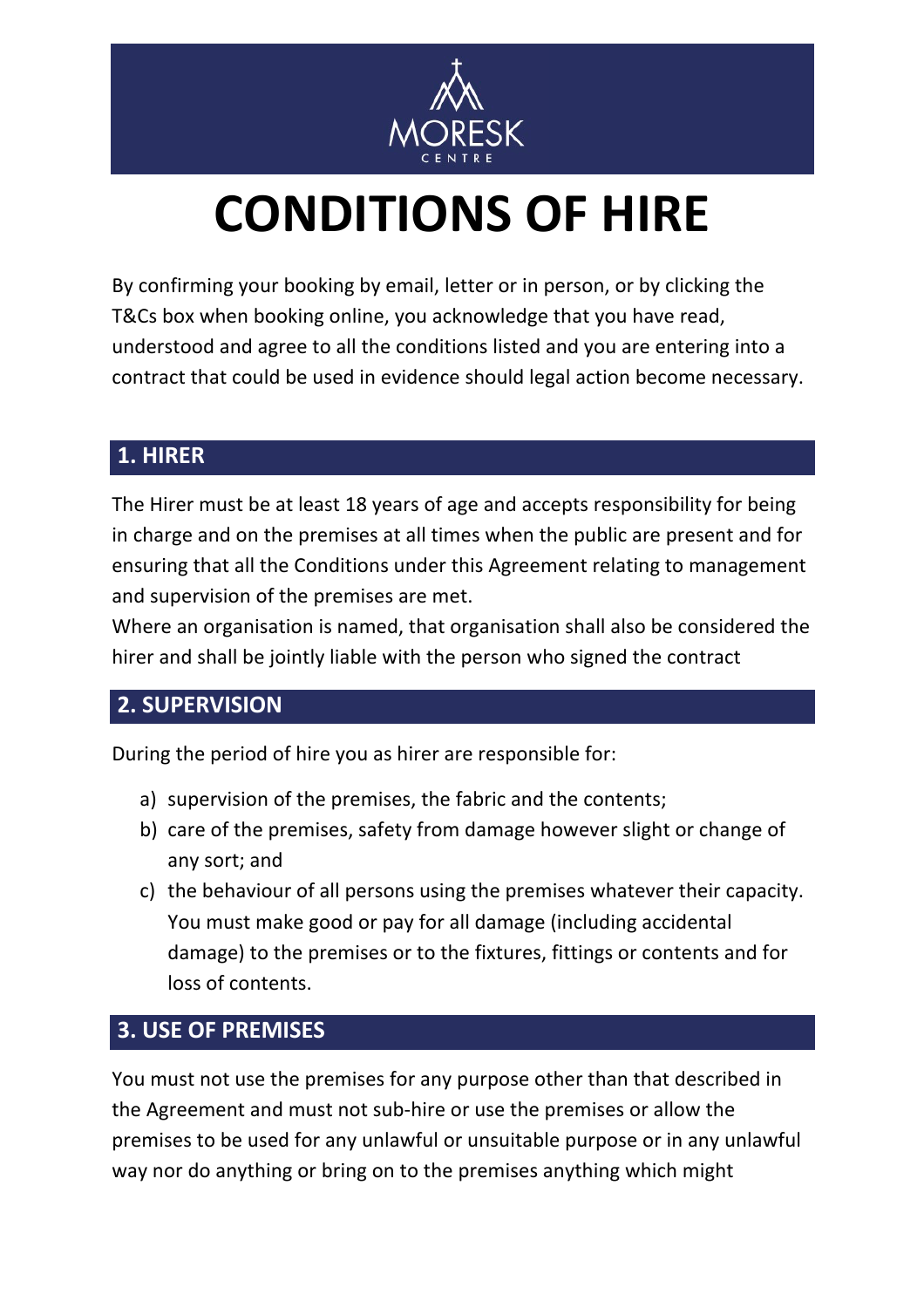endanger the premises or render invalid any insurance policies covering the premises nor allow the consumption of alcohol without our written permission

#### **4. INSURANCE AND INDEMNITY**

You as hirer are liable for:

- a) the cost of repair of any damage (including accidental and malicious damage) done to any part of the premises including its curtilage or its contents
- b) the cost of repair of any damage (including accidental and malicious damage) done to our WiFi service
- c) all claims, losses, damages and costs made against or incurred by us, volunteers or invitees in respect of damage or loss of property or injury to persons arising as a result of your use of the premises (including the storage of equipment) and your use of our WiFi service and
- d) all claims, losses, damages and costs made against or incurred by us as a result of any nuisance caused to a third party as a result of your use of the premises.

## **5. MONEY-BASED GAMING AND BETTING**

Hirers should note that no gambling or betting (other than pre-agreed raffles at Trustees' discretion) shall be permitted on the premises.'

#### **6. MUSIC COPYRIGHT LICENSING**

Where required you must hold relevant licences under Performing Right Society (PRS) and/or the Phonographic Performance Licence (PPL).

## **7. FILM**

You must restrict children from viewing age-restricted films classified according to the recommendations of the British Board of Film Classification. You must ensure that you have the appropriate copyright licences for film. This Agreement confers the required permissions onto you.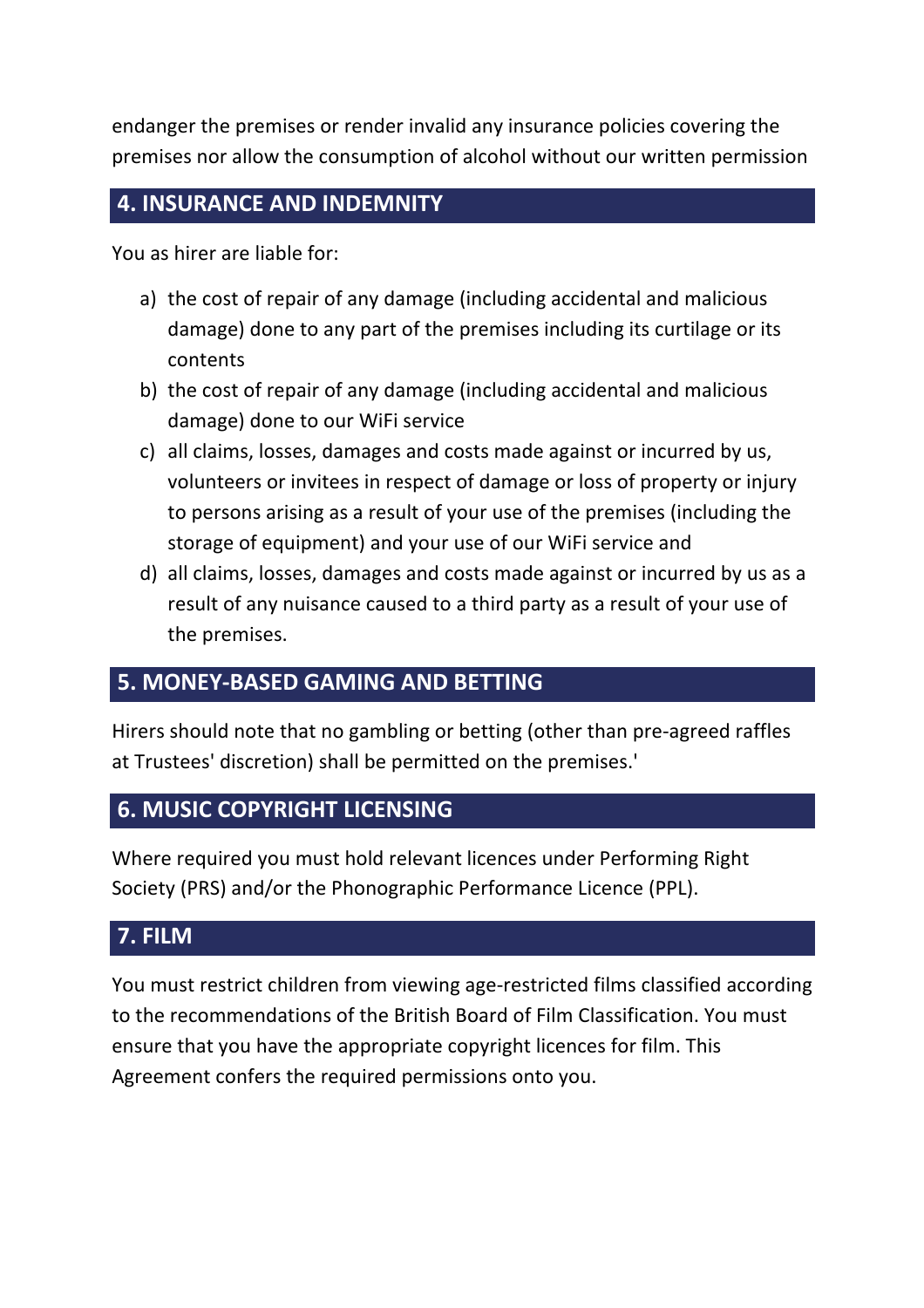## **8. SAFEGUARDING**

You must ensure that any activities for children, young people and other vulnerable adults are only provided by fit and proper persons in accordance with the Safeguarding Vulnerable Groups Act 2006 and any subsequent legislation. When requested, you must provide us with a copy of your Safeguarding Policy and evidence that you have carried out relevant checks through the Disclosure and Barring Service (DBS).

## **9. PUBLIC SAFETY COMPLIANCE**

You must comply with all conditions and regulations made in respect of the premises by the Local Authority, the Licensing Authority, and our fire risk assessment. Hirers must conduct their own risk assessments as per the Health & Safety and Protection of Children and Vulnerable Adults policies

You acknowledge that you have received instruction in the following matters:

- The action to be taken in event of fire. This includes calling the Fire Brigade and evacuating the Centre.
- The location and use of fire equipment.
- Escape routes and the need to keep them clear.
- Method of operation of escape door fastenings.
- Appreciation of the importance of any fire doors and of closing all fire doors at the time of a fire.
- Location of the first aid box.

In advance of any activity you must check the following items:

- That all fire exits are unlocked.
- That all escape routes are free of obstruction and can be safely used for instant free public exit.
- That any fire doors are not wedged open.
- That there are no fire-hazards on the premises.
- That emergency lighting supply illuminating all exit signs and routes are turned on during the whole of the time the premises are occupied.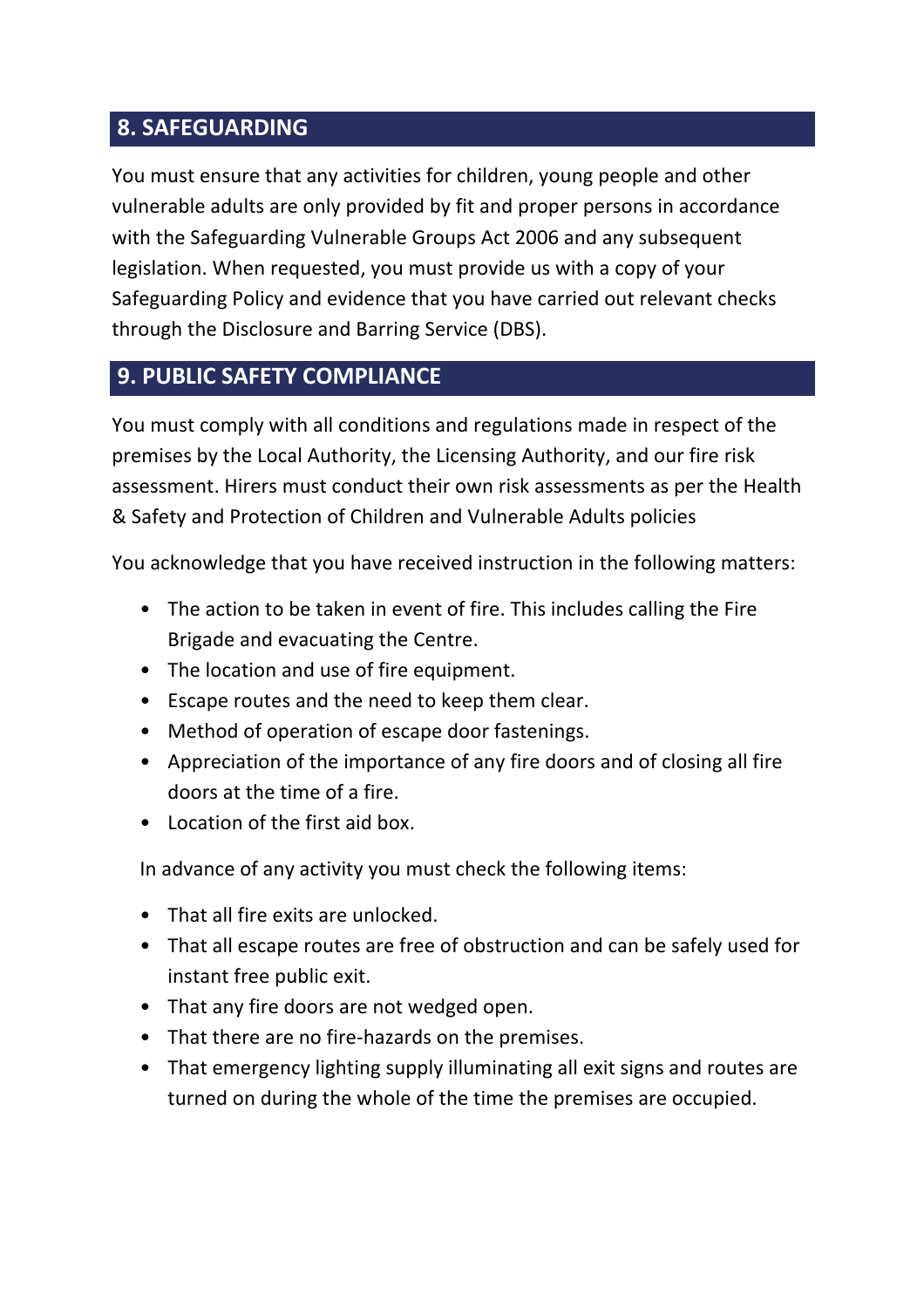## **10. NOISE**

You must ensure that the minimum of noise is made on arrival and departure, particularly late at night and early in the morning.

## **11. ALCOHOL AND DRUGS**

You must ensure that:

- a) no one using the Moresk Centre consumes excessive amounts of alcohol
- b) no illegal drugs are brought onto the premises.
- c) drunk and disorderly behaviour is not permitted, either on the premises or in its immediate vicinity.

#### **12. FOOD, HEALTH AND HYGIENE**

You must, if preparing, serving or selling food, observe all relevant food health and hygiene legislation and regulations.

#### **13. ELECTRICAL APPLIANCE SAFETY**

You must ensure that any electrical appliances brought by you to the premises and used there are safe and in good working order.

#### **14. STORED EQUIPMENT**

We accept no responsibility for any stored equipment or other property brought on to or left at the premises, and all liability for loss or damage is hereby excluded. All equipment and other property (other than stored equipment) must be removed at the end of each hire period or we will charge fees each day or part of a day at the hire fee per hiring until the such property or equipment is removed.

#### **15. ACCIDENTS**

You must report to us as soon as possible any failure of our equipment or equipment brought in by you. You must report all accidents involving injury to the public to us as soon as possible and complete the relevant section in our accident book.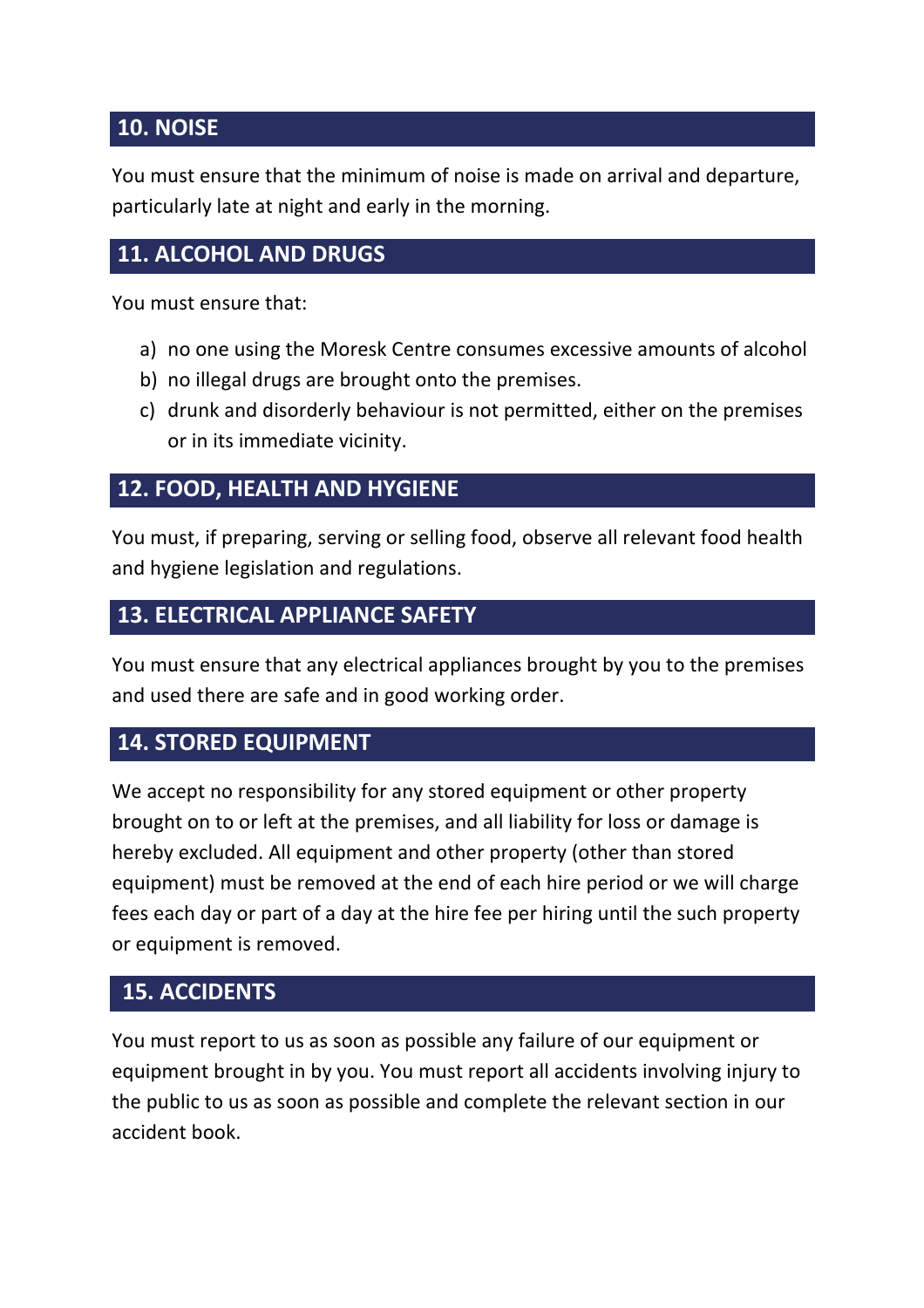## **16. EXPLOSIVES AND FLAMMABLE SUBSTANCES**

You must ensure that:

- a) Highly flammable substances are not brought into or used in any part of the premises.
- b) No internal decorations of a combustible nature (e.g. polystyrene, cotton wool) are erected without our consent.

#### **17. HEATING**

No additional heating appliances whatsoever, should be brought into, or used on the premises

#### **18. ANIMALS**

No animals of any kind, except Guide dogs, Hearing dogs and Assistance dogs are allowed on the premises.

#### **19. FLY POSTING**

You must not carry out, or permit fly posting, or any other form of unauthorised advertisements for any event taking place at the premises. You must indemnify us accordingly against all actions, claims and proceedings arising from any breach of this Condition.

#### **20. WIFI SERVICES**

You agree not to use the WiFi service for any of the following purposes:

- a) disseminating any unlawful, harassing, libellous, abusive, threatening, harmful, vulgar, obscene or otherwise objectionable material or otherwise breaching any laws;
- b) transmitting material that constitutes a criminal offence or encourages conduct that constitutes a criminal offence, results in civil liability or otherwise breaches any applicable laws, regulations or code of practice;
- c) interfering with any other persons use or enjoyment of the WiFi service; or
- d) making, transmitting or storing electronic copies of material protected by copyright without permission of the owner;